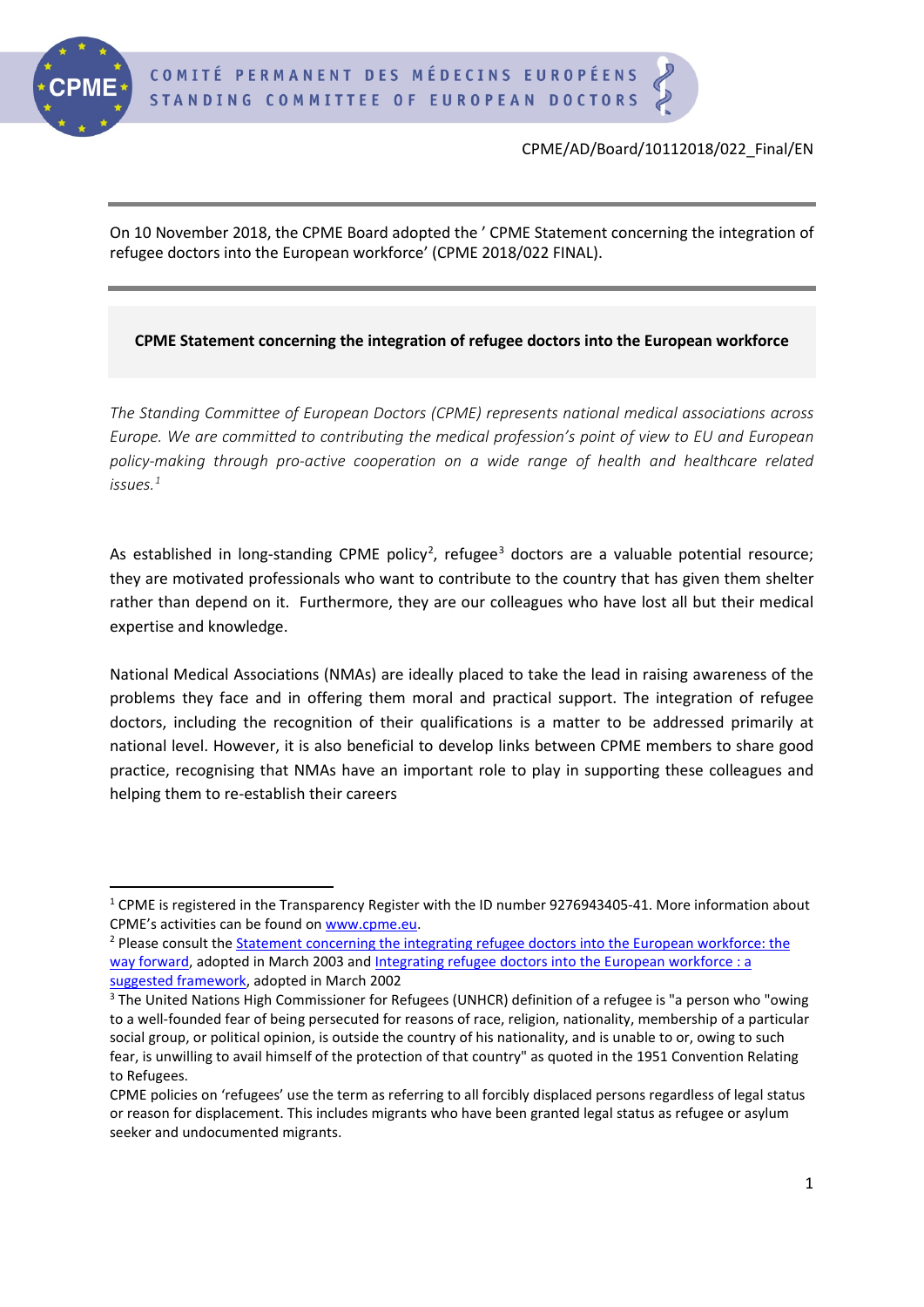

## CPME/AD/Board/10112018/022\_Final/EN

On the basis of exchanges of experiences and good practice, CPME highlights the following:

- Within the boundaries of their competences and available resources, NMAs are encouraged to promote refugee doctors' access to the recognition of professional qualifications and licensing procedures to re-gain the right to practise medicine. In this, it is recommended to take into account possible specificities in these doctors' situation, such as adapting administrative procedures to accommodate loss of papers. In no instance however may such specific procedures endanger patient safety. It is therefore necessary to ensure requirements as to authenticity of qualifications, the level of medical skills and competences, language knowledge, and good standing are upheld for refugee doctors on equal terms.
- Beyond these administrative processes, NMAs are called upon to facilitate the development of programmes that support the integration of refugee doctors into the profession. With regard to the NMA itself, this may include the invitation to refugee doctors to become a member. In addition, NMAs can encourage the implementation of good practices including the creation of mentorship programmes; and the coordination of databases, for example with public bodies or language schools, to facilitate the identification of refugee doctors.
- Shared culture and language can uniquely equip refugee doctors to respond to the needs of refugee patients. Following the licensing procedure, this is an important factor to take into account in the employment of refugee doctors.
- Medical care provided in 'hotspots'<sup>[4](#page-1-0)</sup> must respect refugees' human rights and doctors' ethical obligation to provide the same level of care to all patients, regardless of ethnicity, skin colour, political status or religion. However, 'hotspots' may see a need for medical care which significantly exceeds the response capacity of the medical workforce on site, thus resulting in emergency situations. In such cases, the NMAs in the countries affected are to be supported in their involvement in crisis management to respond to refugee patients' urgent health needs and maintain the ethical obligation to safeguard their rights' to high quality healthcare.

CPME will continue to raise awareness for the positive potential of refugee doctors and liaise with the European Commission, the International Organisation for Migration, the EU/EEA Member States and any other relevant actor as to opportunities to improve their situation, for example by allocating special EU funding to support initiatives to assist the integration of refugee doctors into the workforce. CPME will also continue collaboration with the other European Medical Organisations on this issue, by building on past achievements, such as the important work and research in this area carried out by the European Junior Doctors and the Panhellenic Medical Association.

<span id="page-1-0"></span> <sup>4</sup> According to Article 2 of Regulation (EU) 2016/1624 on the European Border and Coast Guard and amending Regulation (EU) "'hotspot area' means an area in which the host Member State, the Commission, relevant Union agencies and participating Member States cooperate, with the aim of managing an existing or potential disproportionate migratory challenge characterised by a significant increase in the number of migrants arriving at the external borders."